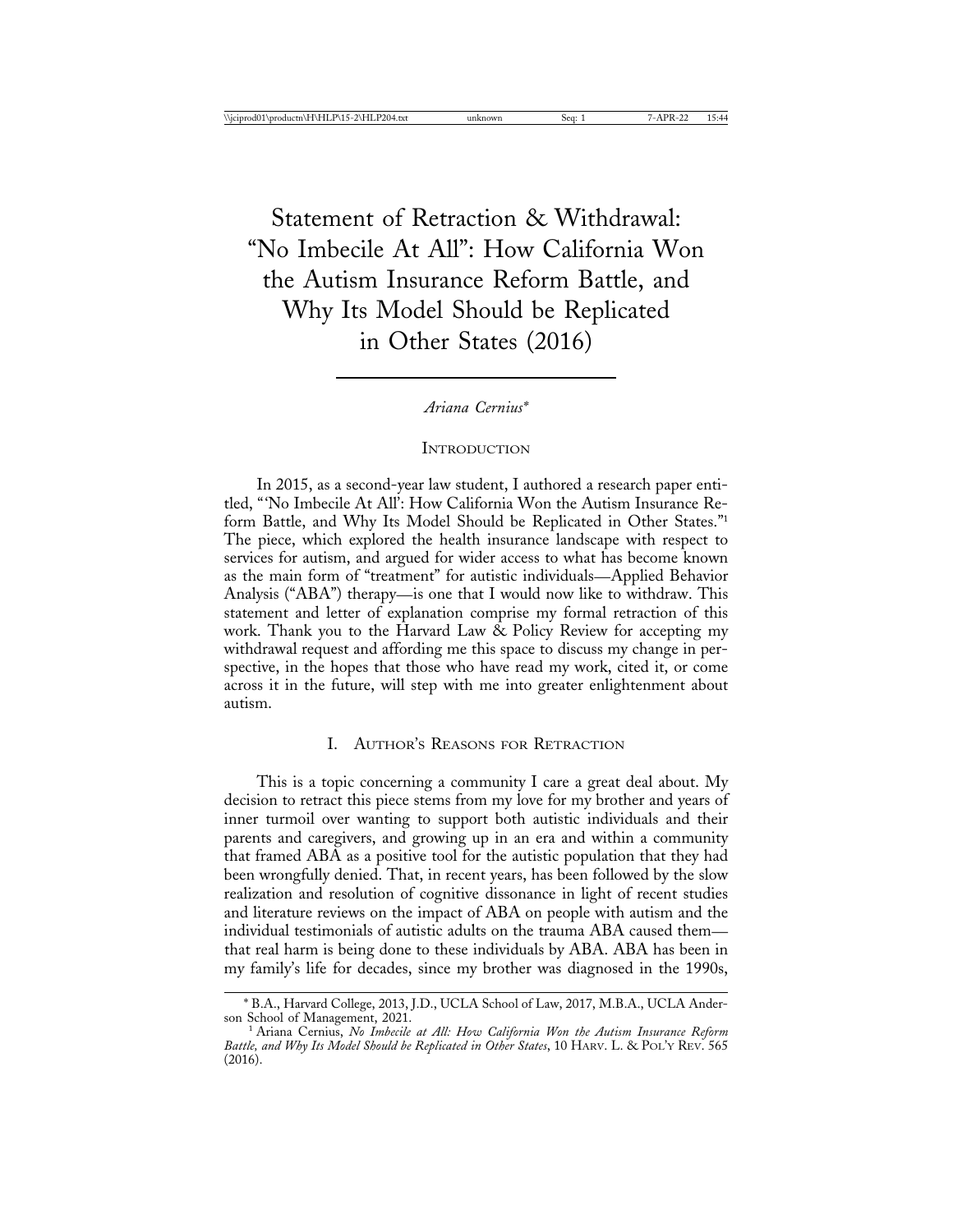and though I am aware this retraction may not be well-received in our community of origin, I have seen enough for myself to be convinced that ABA is the autistic community's analog to the LGBTQ community's conversion therapy.

I thank the autistic individuals who have spoken out for their willingness and bravery to share their experiences publicly, which lent clarity to internal feelings of unease about people with autism's experiences with ABA that had not yet resolved themselves into convictions, and helped provide a path to see this clearly. I apologize to them for the role my actions have played in perpetuating these practices, and I urge others to take a hard look as well.

Although this was just a paper I wrote in law school, it has had real world effects for autistic individuals and families like my own.2 While I did not argue in the paper that people with autism should have ABA, I did make a case for expanding access to ABA throughout the United States, which given current research and new knowledge, would contribute to the damage being done. Moreover, I feel that maintaining this article without a formal and thorough retraction on a well-respected platform like HLPR's would itself be a statement contributing to the continued acceptance of ABA as a legitimate form of intervention for autism. These facts, along with the confluence of evidence and experiences described below, are what compel me now to reverse myself and state that I can no longer in good conscience support ABA.

# *A. Experience with ABA and the Medical Model of Autism*

I held different views at the time this article was written—views that were shaped by the medical model of autism,<sup>3</sup> which is the approach that dominated the era when my brother was diagnosed, and which came to dominate our lived experience with him. Back then, autism was framed as a tragedy, and "treatment" was recommended.4 Autism was so rare at the time that the smattering of physicians involved in my brother's diagnosis had to think back to their medical residency training years to convey the meaning of the word to my family. The 1994 DSM-IV definition of autism,<sup>5</sup> the criteria

<sup>2</sup> *See* R. E. B. v. Hawai'i Dep't of Educ*.*, 870 F.3d 1025 (9th Cir. 2017). <sup>3</sup> *See* N. Chown and L. Beardon, *Theoretical Models and Autism*, *in* FRED VOLKMAR (ed.) ENCYCLOPEDIA OF AUTISM SPECTRUM DISORDERS (2017) https://doi.org/10.1007/978-1- 4614-6435-8\_102171-1; *cf*. *What Is Autism?*, THE ART OF AUTISM, https://the-art-of-au-

tism.com/what-is-autism/ [perma.cc/23GR-75FH]. <sup>4</sup> Steve Silberman, *It's time we dispelled these myths about autism*, BBC FUTURE (Oct. 6, 2015) https://www.bbc.com/future/article/20151006-its-time-we-dispelled-these-mythsabout-autism [perma.cc/T2HE-9QTP]. <sup>5</sup> *See DSM IV Criteria For Diagnosing Autism Disorder*, INTERACTIVE AUTISM NET-

WORK, https://iancommunity.org/cs/autism/dsm\_iv\_criteria [perma.cc/K97P-A23D]; *Autism in the DSM*, THE AUTISM HISTORY PROJECT, https://blogs.uoregon.edu/autismhistoryproject/topics/autism-in-the-dsm/#:~:text=when%20DSM%2DIV%20was%20published,Disorder %2C%20and%20Childhood%20Disintegrative%20Disorder [perma.cc/P8YT-XLSF]; N.E.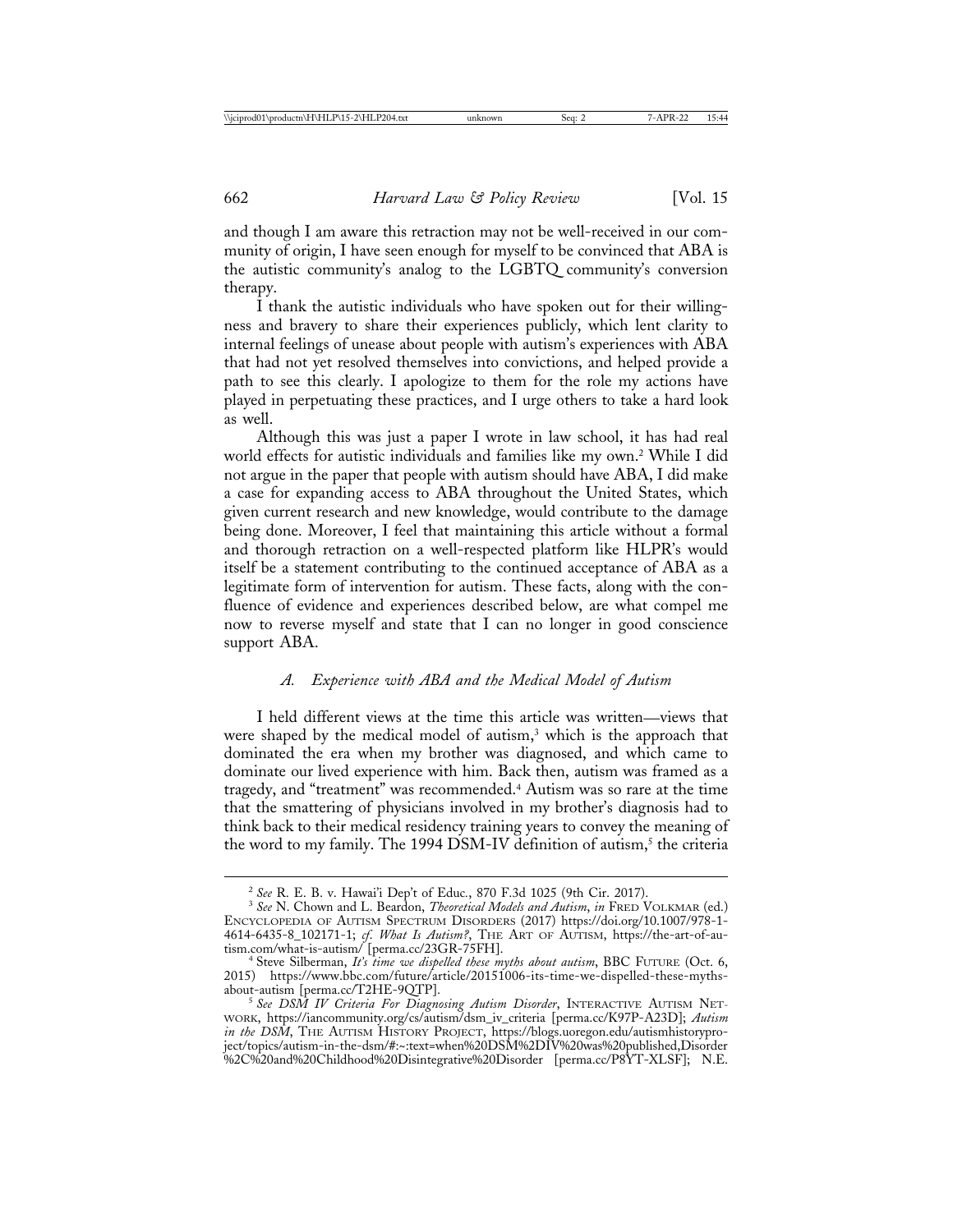which directed diagnosis, was translated to us as a lack of empathy disorder by the medical community. ABA was recommended as one of the few things that could help him learn to socialize, thrive, eliminate "harmful" behaviors, earn societal acceptance, and avoid the fate of being "other."6

In those days there were few centers offering ABA, no standards, no billing procedures, no licensing levels, and very few trained therapists. ABA was a theory based on behavioral science, and as a practice was nascent. My parents put out an advertisement through the local university and hired a handful of college-aged students who were willing to learn ABA and paid them to deliver the therapy to my brother, who was about four at the time. One of the core tenets of ABA is family involvement and consistency—in order for an ABA program to be effective for the child, the family must globally and consistently reinforce the child's behavioral program.7

Family integration was something that occurred in my family around my brother. From the start of his program to the present day, his ABA therapists would actively incorporate my parents, our other siblings, and me into my brother's program. From a young age, I remember his therapists would walk him over to me as I practiced the piano, and prompt him to ask me a question so he could work on developing social interaction skills. In practice it looked something like this: "Ask Ariana," they would say. "Ask Ariana," he would echo back, standing in front of me, and quickly follow up with the predetermined question, which varied: "How are you?" / "How was school?" / "What are you doing?" My siblings and parents experienced and participated in similar encounters. If my brother was excited to see us and jumped up and down on his tip-toes, his therapists would prompt us to tell him "no" to stop that behavioral response and instead to use his words to convey his excitement, as his therapy plan dictated. If my brother was frustrated and closed his eyes and flapped his hands because something in the environment irritated him, my family members and I would be prompted to redirect him to express this feeling in a more normal way—with words.

As ABA became more standardized (ways to implement it on a person, train professionals in it, charge families for it, and set up business structures around it) and drew together the worlds of psychology, medicine, and business, my brother's program became more regimented and supervised. It also cost more, and had more steps and parties involved. Licensing boards emerged, charging fees to train those interested in becoming ABA practi-

Rosen, et al., *The Diagnosis of Autism: from Kanner to DSM-III to DSM-5 and Beyond*, J. AUTISM. DEV. DISORDER (2021), https://link.springer.com/article/10.1007/s10803-021-04904-1 [perma.cc/KP26-LVGT].

<sup>04904-1 [</sup>perma.cc/KP26-LVGT]. <sup>6</sup> *See Applied Behavioral Analysis*, THE AUTISM HISTORY PROJECT, https:// blogs.uoregon.edu/autismhistoryproject/topics/applied-behavior-analysis/ [perma.cc/PY8J-

<sup>&</sup>lt;sup>7</sup> See Autism Spectrum Disorder and ABA Therapy: It's All About Family, LUMIERE CHIL-DREN'S THERAPY, https://www.lumierechild.com/lumiere-childrens-therapy/asd-and-abatherapy-family-involvement-is-key [perma.cc/4KM4-HA6H]; *Parent Training in ABA: Why Parent Involvement is Critical for Success*, BEHAVIORAL INNOVATIONS (Oct. 7, 2019) https:// behavioral-innovations.com/blog/the-importance-of-parent-training-in-aba-therapy/ [perma.cc/E6ZP-4KS9].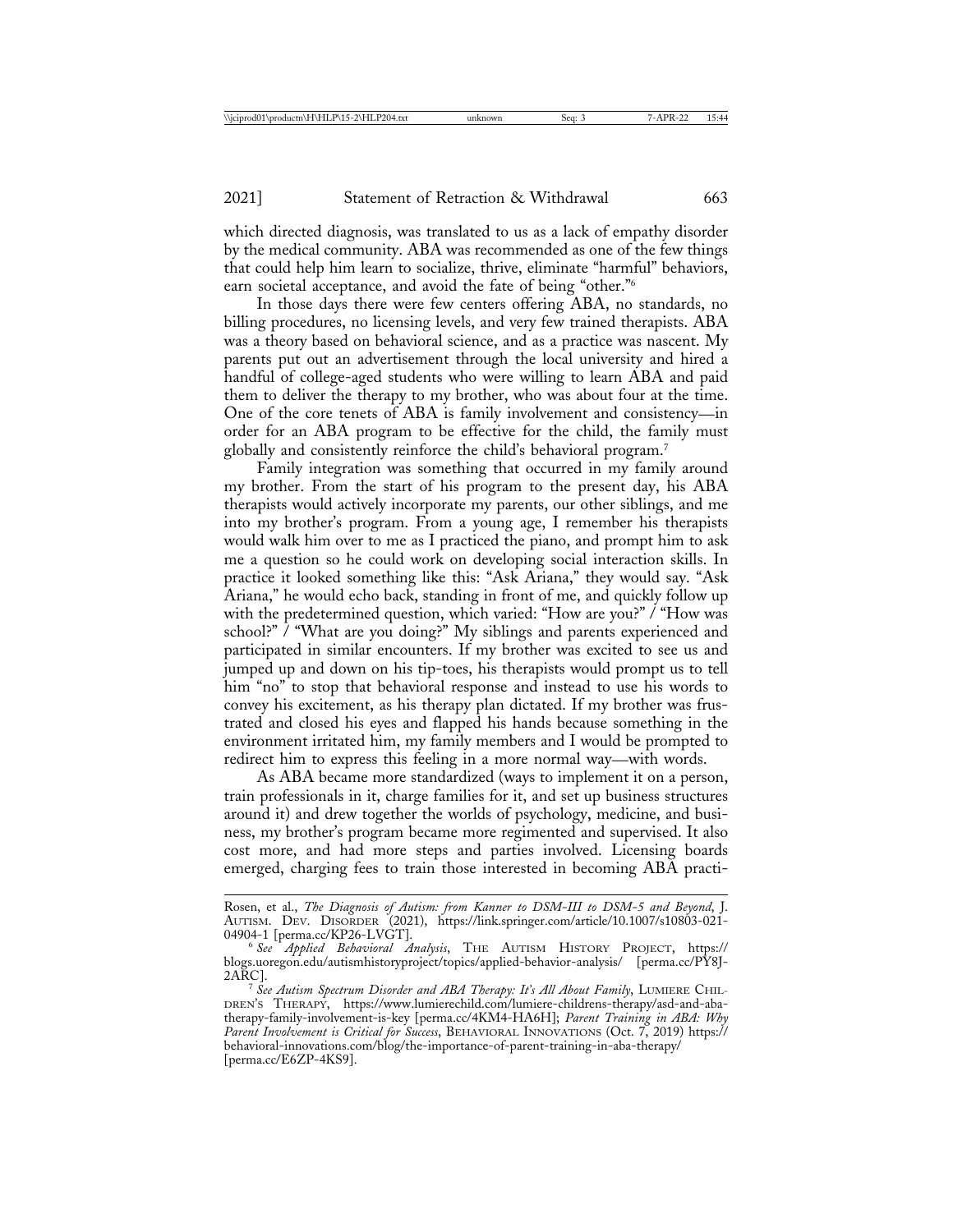tioners<sup>8</sup>; lawyers passed legislation forcing insurance companies to cover ABA as a medical treatment; and companies were created, which would hire teams of therapists to deliver ABA on a more robust level, to a wider number of clients.9

As my brother's 40-hour per week therapy schedule was implemented our collective lives assumed a new normal. ABA utilized most of the hours on the weekdays and half of the day Saturday to provide therapy at the appropriate intensity recommended for someone like him—with "severe" autism—by the medical community's consensus and prescription. When we would wake up in the morning, my brother's therapists would be there getting ready to work with him, prepping the binder that tracked the discrete trials that had been worked on the previous day by the other therapists on the team. When my siblings and  $\overline{I}$  came home from tennis practice, my brother's therapists would be there working with him, and would prompt him to make eye contact and ask us questions about our activities so that he would know how to interact with us. When my family hosted a high school AP test review session in our home for my teacher and classmates, and my brother, listening to a YouTube video, danced diagonally across the neighboring room and into the kitchen, singing along with joy, his therapists followed and made sure to help him calm down and "take the volume down to a 1." When my brother was overstimulated and would say video talk from a familiar Disney movie to calm himself down and I would repeat it back to him to help him laugh and know that someone heard him, my parents and his therapists would let me know that I was holding him back in his program because that was behavior that had been extinguished or "put on extinction." When I went away to college and visited over the holidays, bringing back two sand-filled stress pillows with my college's name on them to help my brother understand where I had been, his therapists were there to help him learn how to play with the pillows properly, and put them on his bed. And when I took the California Bar Exam and passed, and came home to hug my brother, his therapists were there working with him, and explained to us that we could have some more substantive time together once his therapy was done that day.

Ever since we were young—both before his diagnosis and after it everywhere we go, my brother is the light. Gradually I have watched that light, which emanates from the natural exercise of being authentically oneself, go out because it has been and continues to be put out by ABA, which is, essentially, compliance therapy. My brother has developed anxiety, increasingly worsening OCD-like behaviors, and intensifying self-harm tendencies, and I have seen the same effects in many of my clients over the years who have received ABA.

<sup>8</sup> *See* James M. Johnston, James E. Carr, and Fae H. Mellichamp, *A History of the Professional Credentialing of Applied Behavioral Analysts* 40 (2) THE BEHAVIOR ANALYST 523–38

<sup>&</sup>lt;sup>9</sup> See, *e.g.*, Doreen Granpeesheh, A Letter from Our Founder, CENTER FOR AUTISM & RELATED DISORDERS, https://www.centerforautism.com/about/ [perma.cc/LY43-V2CE].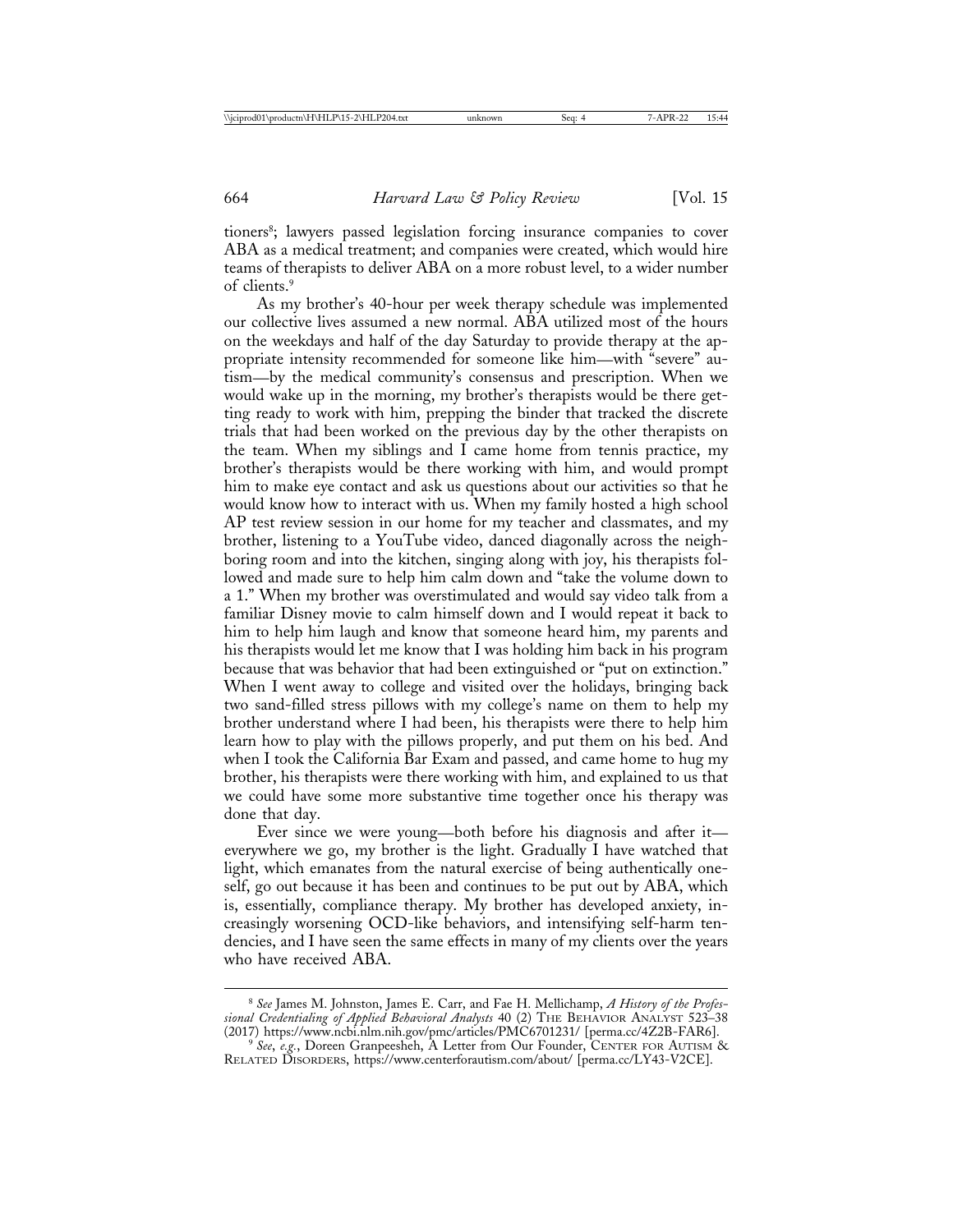I share these personal experiences with my brother, which are supported and supplemented by the results of recent research and statements of the adult autistic community not as an accusation, but to lend credence, from a non-autistic individual's firsthand lifelong witnessing of ABA and its effects, to what these individuals are recounting in their declarations that ABA is harmful. As autistic individuals have grown up and information sharing mechanisms have improved and proliferated compared to what was available in the 1990s, these individuals are speaking out and trying to raise society's awareness as to what is going on.10 Many have Post-Traumatic Stress Syndrome (PTSS), anxiety, depression, and other trauma-based conditions as a direct result of ABA. 11 While several in the community have heard their cries and responded productively with scientific investigations which have yielded credible evidence to support these claims, as well as reports to human rights commissions,<sup>12</sup> a great many have responded in the opposite way: doubling down on ABA and/or silencing individuals who speak out. In the author's view, this response is abhorrent and utterly wrong. It is my intent, with this letter, to course-correct those professionals, parents, and other family members and caregivers of people with autism who continue to use ABA as an intervention for autism. The autistic adults speaking out are not misinterpreting, exaggerating, or complaining. They are seeing reality correctly, and telling the truth as it is. It is my sincerest hope that people will open their minds and hearts and listen.

#### *B. New Research, Evidence, and Testimonials Available*

In the years since this paper was published, new and comprehensive research has been conducted offering credible insight into the documentable harm caused by ABA to autistic individuals. ABA is abusive, according to these studies, because it ignores the structure of the autistic brain and the overstimulation of the autistic experience, focuses on measurable behavior at the expense of internal processes, ignores the complex nature of human psychology, and promotes dependence rather than independence. It is not just

<sup>10</sup> *See* Elizabeth Devita-Raeburn, *The controversy over autism's most common* therapy, SPEC-TRUM NEWS (Aug. 10, 2016), https://www.spectrumnews.org/features/deep-dive/controversy-

autisms-common-therapy/ [perma.cc/F7RK-K63V]. <sup>11</sup> *See* H. Kupferstein, *Evidence of increased PTSD symptoms in autistics exposed to applied behavior analysis*, 4.1 ADVANCES IN AUTISM 19 (2018); Frank L. Ludwig, *Why Applied Behavior Analysis Harms Your Autistic* Child, FRANKLUDWIG.COM, http://franklludwig.com/ aba.html [perma.cc/9UXM-R92H].<br><sup>12</sup> "Violations of the right to dignity granted in the UN Convention on the Rights of

Persons with Disabilities include victimization by care providers (University of Cambridge 2017), being excluded from public places due to their behaviors, and exposure to treatments that can cause harm, especially Applied Behavior Analysis (one of the only treatments thought to be effective in teaching children social interaction). Applied Behavioral Analysis is inspired by training for animals and in its original form includes both positive rewards for behavioral changes—being more like neurotypical people—as well as negative sanctions for neurodiverse behavior (Silberman 2016)." Keri E. Iyall Smith, *Understanding and Promoting the Human Rights of Autistic People*, 15.1 SOCIETIES WITHOUT BORDERS 3 (2021).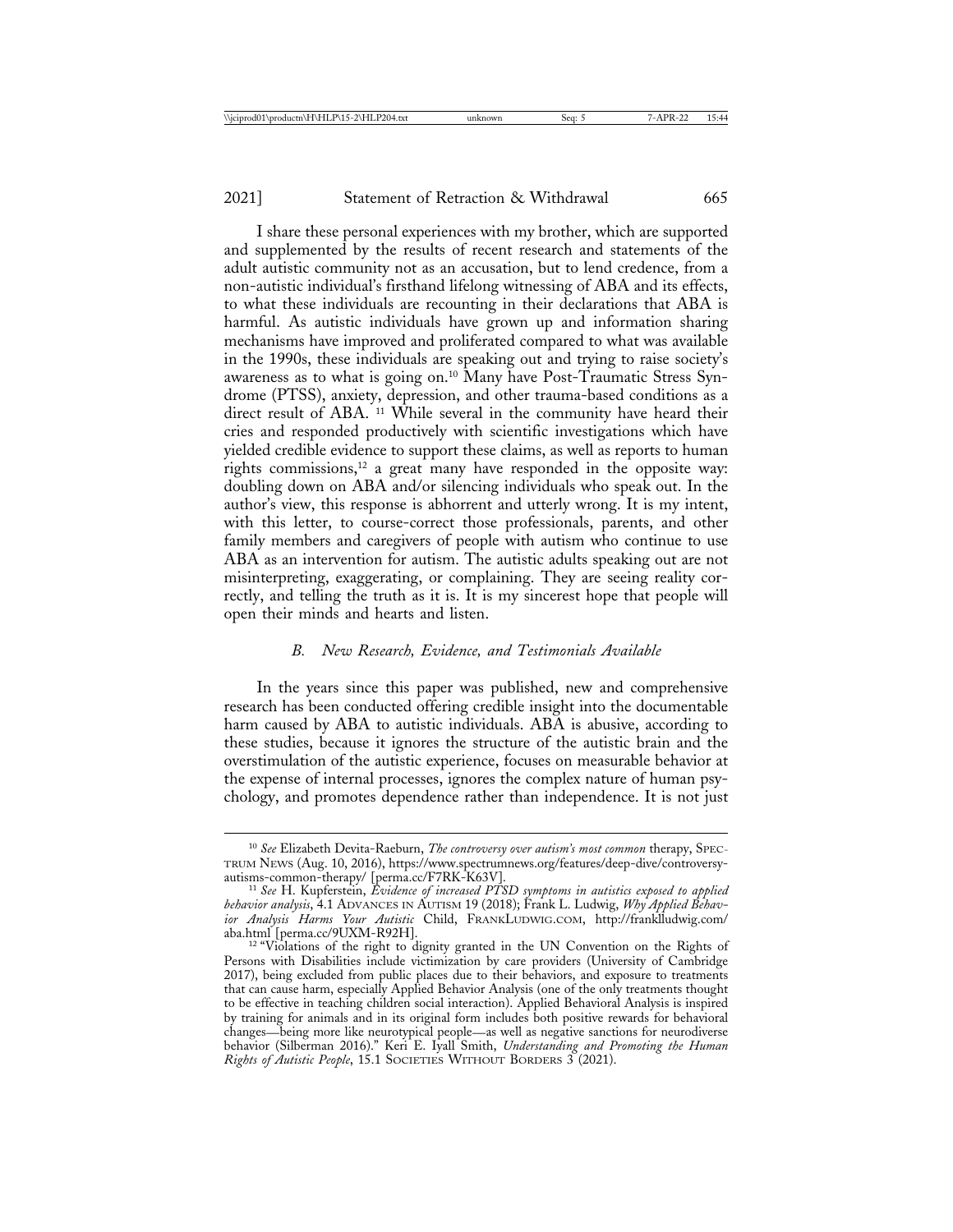"old ABA," (which involved negative reinforcement) that is abusive, but even "new ABA," (exclusively based on positive reinforcement) because it is ABA itself that is fundamentally abusive to the autistic person. It promotes the idea that autistic children must change to fit in. As excerpted from Sandoval-Norton, Shkedy, and Shkedy (2021)<sup>13</sup>:

- "ABA is concerned with outward manifestations of behavior and the treatment of those manifestations."
- "Wilkenfeld and McCarthy (2020) demonstrated that ABA is unethical from a bioethics perspective because ABA violates autonomy insofar as it coercively closes off certain paths of identity formation. It also violates autonomy by coercively modifying children's patterns of behaviors to be misaligned with their preferences, passions, and pursuits."
- "We have moved away from old science and the primitive understanding of human beings as merely a bundle of behaviors and moved towards more developed and more scientifically supported models which incorporate cognitions, internal processes, neuroscience, genetic predispositions, multiculturalism, etc. There would be no need for various psychological orientations if all human beings were a mere bundle of behaviors who could be rewarded, punished, or conditioned into achieving anything."
- "Furthermore, Shkedy (2019) demonstrated there is a plethora of research showing the oversensitivity of the autistic brain has to do with external stimuli with some of them actually causing physical pain."
- "While the behaviors may be viewed as abnormal, they help to soothe and calm the autistic person. Yet the practice of large scale extinguishing of all forms of undesired behavior, whether harmful or not, largely continues and persists within ABA circles. The fact that it's claimed that there are hundreds of studies that effectively reduce self-stimulatory behaviors that are deemed problematic by consumers, parents, and families only serves as further evidence of abuse."
- It has been "demonstrated that self-injurious behaviors in non-verbal children with autism are a cry for help due to their lack of communication skills; ABA therapists overwhelmingly predominantly denote these behaviors as task avoidance."
- "Moreover, one treatment that ABA uses for negative attention is called extinction, where the reinforcement for the behavior is discontinued in order to attempt to decrease the incidence of the behavior. The literature on ABA lists possible side effects of extinction, one of which is depression (Powell et al., 2016). ABA therapists are not trained to recognize depression and therefore will

<sup>13</sup> *See* Aileen H. Sandoval-Norton, Gary Shkedy, and Dalia Shkedy, *Long-term ABA Therapy Is Abusive: A Response to Gorycki, Ruppel, and Zane*, 5 ADVANCES IN NEURODEVELOPMENTAL DISORDERS 126–34 (2021) [perma.cc/D49K-JML8].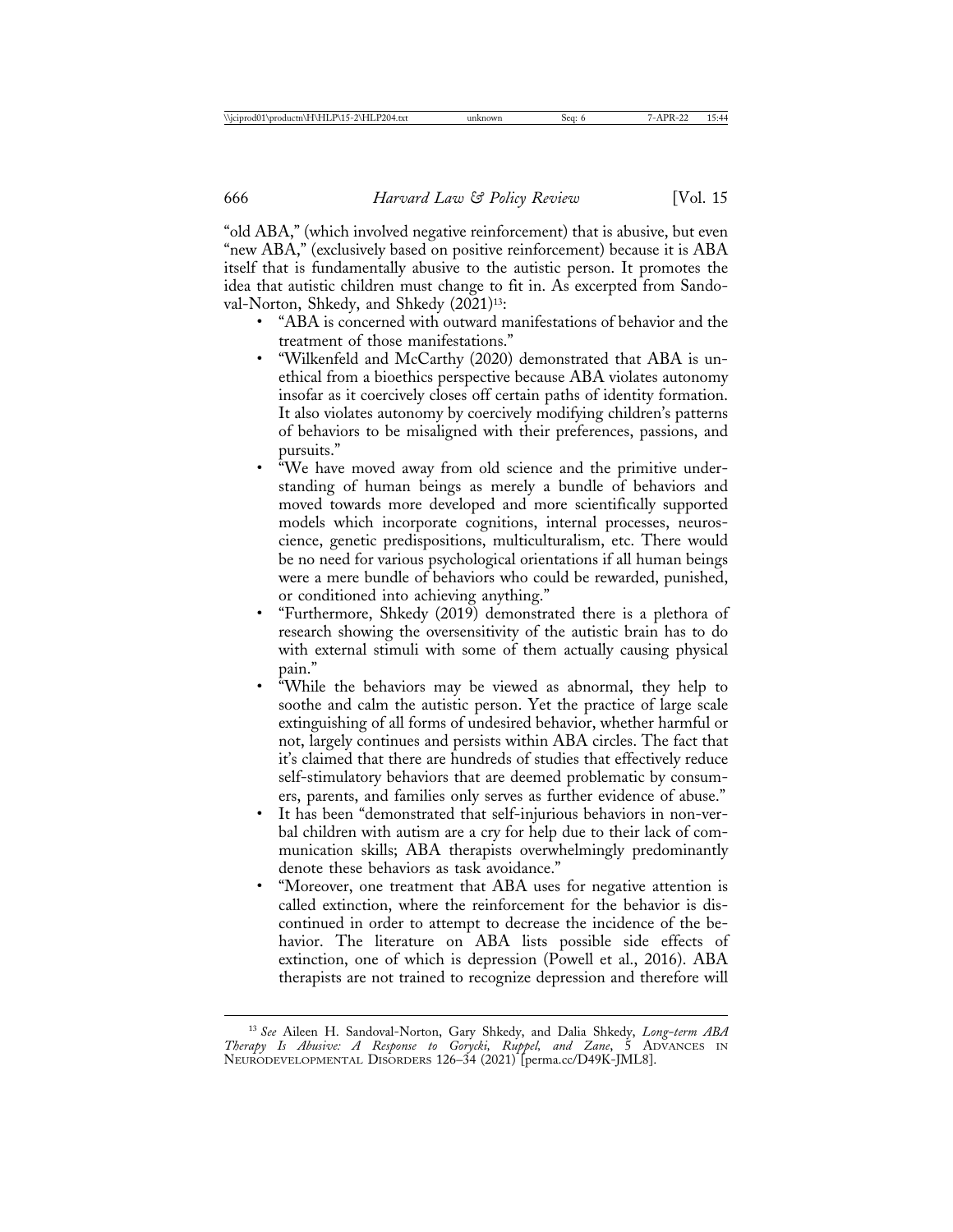continue this treatment while unknowingly causing psychological harm."

- "Rather than live up to the promise of supporting independence, ABA forces compliance and ignores the child's true feelings, methods of coping, and development in favor of external behavior that is pleasing to allistic, neurotypical members of society."
- "Research indicates prompt dependency is a very prevalent problem, even in 'higher functioning' individuals."
- "Providing a treatment that causes pain in exchange for no benefit, even if unknowingly, is tantamount to torture and violates the most basic requirement of any therapy, to do no harm. As ABA focuses solely on a behavior itself as opposed to internal constructs (e.g., thoughts, emotions, pain), Sandoval-Norton and Shkedy (2019) illustrated and cited research demonstrating how this can lead to psychological and physical abuse and violates the ethical obligation to 'do no harm.'"

This study along with the studies cited within are corroborated by the narratives autistic adults who have received ABA during childhood are recounting. For example, C.L. Lynch, an autistic woman and blogging contributor to Neuroclastic, Inc., describes ABA:14

- In general: "'But ABA has changed,' people argue. 'My ABA therapist never uses punishment. It's all positive and reward-based.' That is very true for many people. Most ABA therapists don't set out to hurt children. And yet, despite making ABA therapy fun and positive, the underlying goals of ABA have not changed. And it is these goals that, like gay conversion therapy, do long-term damage to the human psyche. The reason parents and ABA therapists can't see it as abusive is because they can't see it from an autistic point of view."
- Regarding a recorded ABA session, used as an example: "While they do not address it in the voice-over, if you watched it again you would notice how often the therapists take the children's hands and fold them into the children's lap. You would also notice how often the child's feelings are ignored . . . In the video with the girl in the supermarket, an autistic person can spot that she was getting overstimulated, exhausted, and was increasingly desperate to escape this environment . . . She isn't happier. She's just accepted that her feelings don't matter and the fastest way to escape the situation is by complying . . . [y]ou can see that ABA therapists deliberately ignore

<sup>14</sup> C.L. Lynch, *Invisible Abuse: ABA and the things only autistic people can see*, NEUROCLAS-TIC (March 28, 2019), https://neuroclastic.com/invisible-abuse-aba-and-the-things-only-autistic-people-can-see/ [perma.cc/5KDJ-8TY3]; *see also The Controversy Around ABA*, CHILD MIND INSTITUTE*,* https://childmind.org/article/controversy-around-applied-behavior-analysis/ [perma.cc/4B4U-3PUU]*; How Does ABA Actually Impact Autistic Populations*, PLANET NEURODIVERGENT*,* https://www.planetneurodivergent.com/how-does-aba-actually-impactautistic-populations/ [perma.cc/6CMV-PF9W].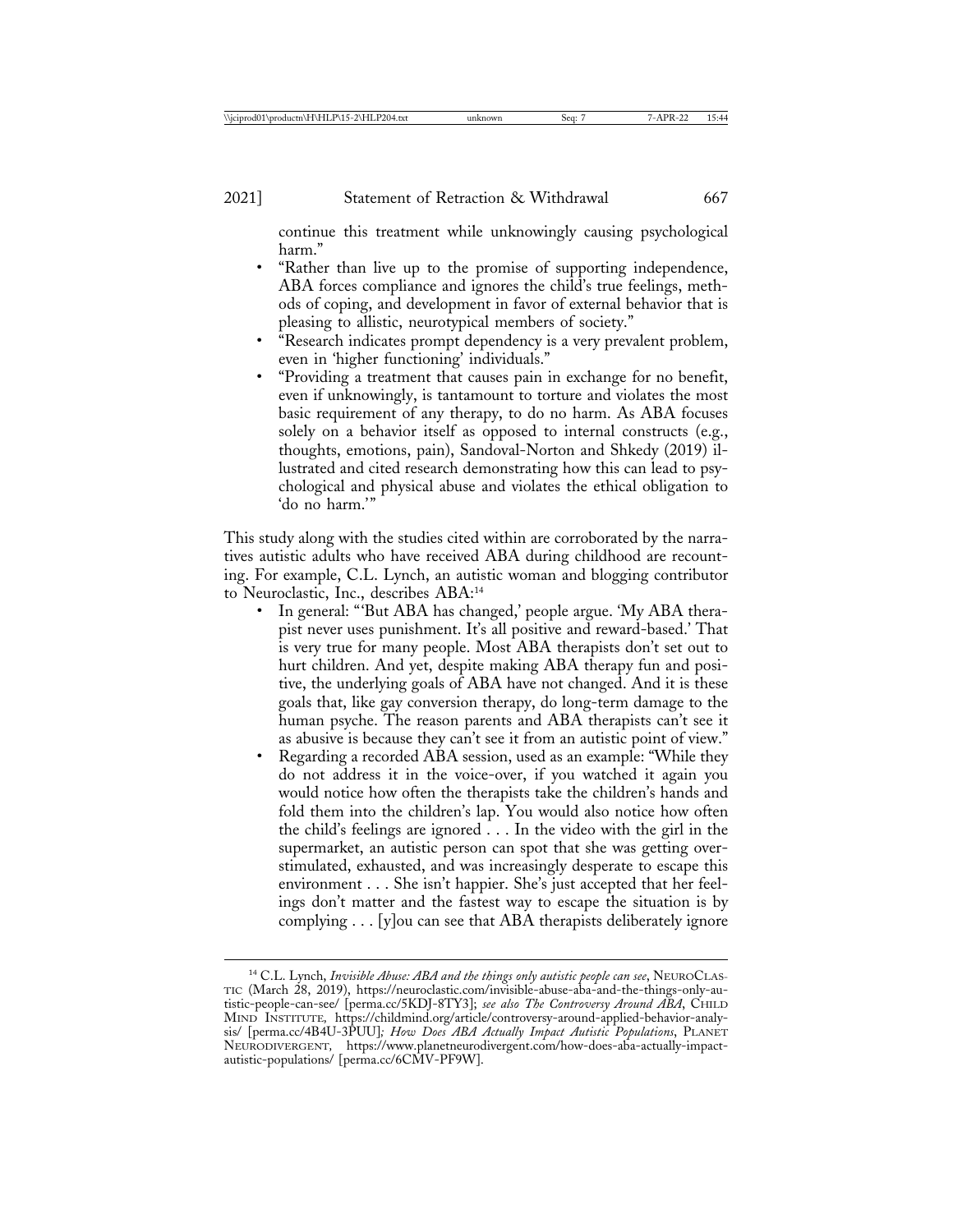attempts to communicate or produce behaviors that have not been demanded by the therapist . . . The problem with ABA is that it addresses the child's behaviors, not the child's *needs* . . . You can go to any ABA website and read what they say and you'll see that there will be no discussion of the child's emotional welfare or happiness, only behaviours. To ABA, behavior is the only thing that matters. ABA considers autistic children as unbalanced kids who need to be balanced out, and if you balance their behavior, they are fixed."

- On stimming and sensory needs: "Stimming isn't like doodling when you're bored or throwing a basketball. Stimming is a comforting self-soothing behavior which helps us reduce stress, feel more comfortable in uncomfortable environments, and regulate our emotions. Grabbing my hands when I stim the way ABA recommends would not help my day go better. It would be an excellent way to piss me off and make me feel frustrated and anxious, though . . . The parents say the ABA really helped their daughter. Does it really help the child, or the parents? The grocery store isn't any less noisy or bright or overwhelming. And the child obviously still finds it difficult to go in. Instead, she has learned to keep her feelings to herself, to try and focus on pleasing her family, and bottle up her stress inside until she can't take it anymore. That's a healthy thing to teach a child, *right?* With time she may become excellent at this. She may be able to go to the store, put items in the cart, and go home without a meltdown. But the meltdown WILL come. It will come over something minor, some silly thing that seems like nothing and pushes her over the edge where she was already teetering. And they will wonder where it came from. They'll talk about how unpredictable her meltdowns can be. It isn't unpredictable to us. . . We can see that her autism hasn't been treated to improve her life so much as to improve her family's life. And while that is important too, wouldn't it be better to find a solution that works for everyone? . . . I know that ear defenders [e.g. earmuffs or noise-canceling headphones] 15 are not part of standard ABA protocols. Instead of teaching them to understand their sensory needs and self-advocate for having their needs met, they are taught to ignore them."
- On the recommended 40-hour per week program: "Now understand that sessions like this are not a couple of hours a week. ABA therapists recommend that small children between 2 and 5 go through 40 hours a week of this type of learning  $\ldots$  My allistic<sup>16</sup> eight year old doesn't do 40 hours a week of school. He goes to school from nine to three and gets a half hour recess and a half hour lunch. That's 5 hours a day five days a week. 25 hours of active learning . . .

<sup>15</sup> *See*, *e.g.*, *Kids Ear Defenders for Autism*, SENSORY DIRECT, https:// www.sensorydirect.com/environment/out-and-about/ear-defenders [perma.cc/3J28-7HSY]. <sup>16</sup> This term describes a nonautistic person.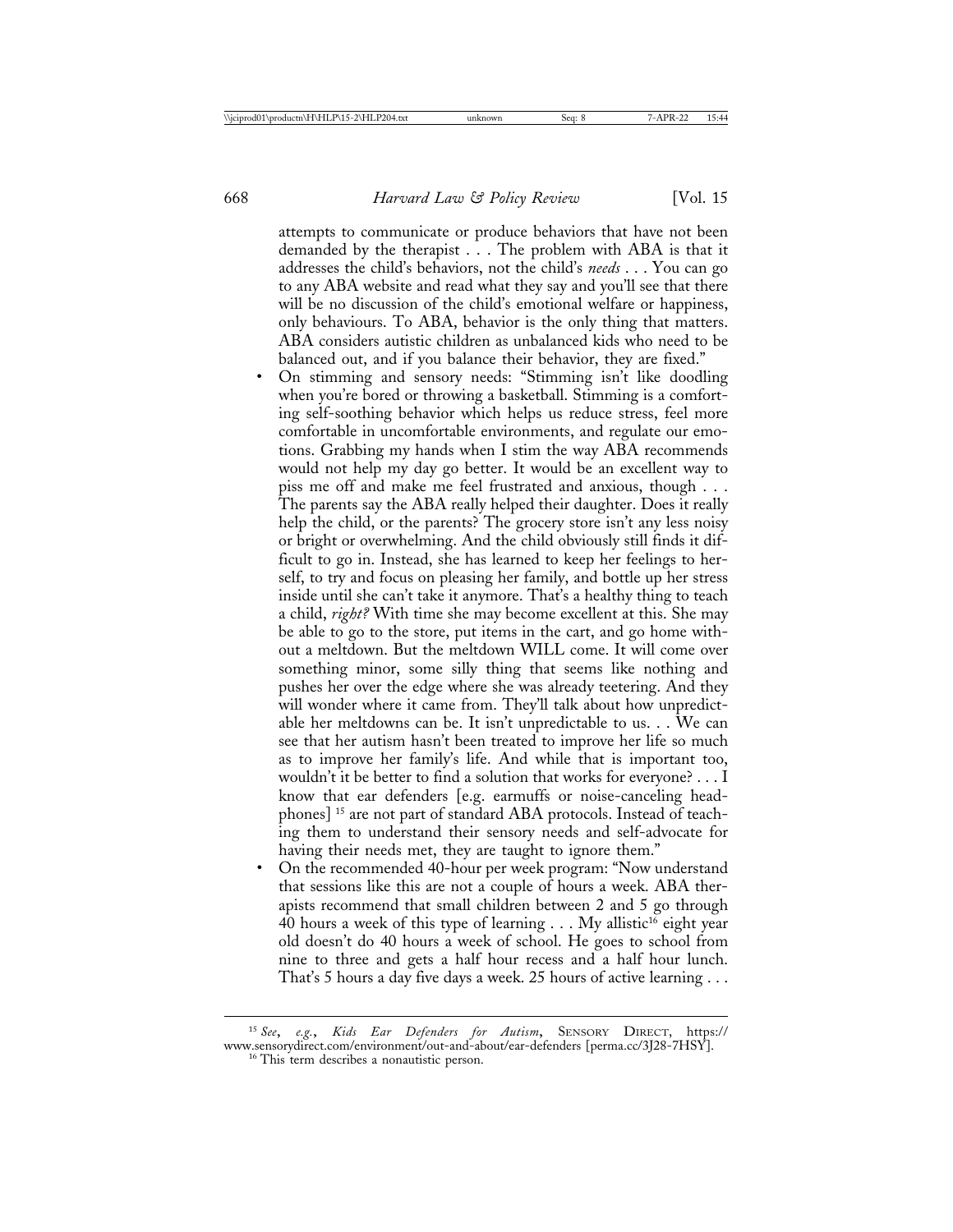Imagine asking double that for a preschooler . . . 40 hours a week is too much for *me* so I can't imagine how a small child manages it." • On the gaslighting and abusive nature of ABA: "I know that ABA aims to be positive and rewarding for the child, but doesn't allow the child to tap out whenever they need to. I know that ABA considers vital emotional regulation tools to be problems that must be extinguished. I know that neurotypical pre-schoolers are not usually expected to learn for 40 hours a week. I know that neurotypical children are encouraged to express their emotions, not smother them. I know that ABA believes in removing a child's language tool like the iPad when they are naughty<sup>17</sup> . . . Whenever autistic people protest ABA, we are told that we don't understand, that we don't know how hard autistic children are to live with. They talk about improving the child's independence and argue that it isn't cruel to teach a child to write or play with toys. They don't see how weird it is to try to systematically shape a child's behavior to teach them to play with a toy the "right" way . . . They don't see how dangerous it is to teach a child to do whatever they are ordered to do, no questions asked, and to never object or say 'no.'"

# *C. Unethical Practices, Conflicts of Interest, Cognitive Dissonance, and Bad Incentives Around ABA and Organizations that Support It*

While ABA has been in my brother's life for decades, it is only in recent history that I have gained experience within this space in a professional capacity, and over the past few years, have had access to leadership in several ABA proponent organizations. What that experience has shown me is that there are many people in the world of ABA and autism therapy who are operating from the ego and not from a genuine desire to improve things for this population, and aside from them, many others who do want to help but have not yet awakened to the several critical flaws inherent to the business of ABA.18 In the years since writing the original article, I have obtained both a J.D. and an M.B.A., which has enabled me to better see the misguided structures and incentives involved.

First, "ABA therapists are not required to take even a single class on autism, brain function, or child development," and they do not understand why the child is doing what they are doing, but they understand how to change the child's external behavior.19 "We are unaware of other professions

<sup>&</sup>lt;sup>17</sup> Ms. Cernius supports this author's assertion, as Ms. Cernius's family members have

been trained to withhold her brother's iPhone and iPad to motivate him to comply.<br><sup>18</sup> *See Why I Left ABA*, SOCIALLY ANXIOUS ADVOCATE (May 22, 2015), https://socially-anxiousadvocate.wordpress.com/2015/05/22/why-i-left-ab

anxiousadvocate.wordpress.com/2015/05/22/why-i-left-aba/ [perma.cc/4RPP-T6M2]. <sup>19</sup> *See* Aileen H. Sandoval-Norton, Gary Shkedy, & Dalia Shkedy, Long-term ABA Therapy is Abusive: A Response to Gorycki, Ruppel, and Zane, 5 ADVANCES IN NEURODEVELOPMENTAL DISORDERS, 126–34 (2021); *see also* BEHAVIOR ANALYST CERTIFI-CATION BOARD, BOARD CERTIFIED BEHAVIOR ANALYST HANDBOOK, https:// www.bacb.com/wp-content/uploads/2020/11/BCBAHandbook\_210513.pdf [perma.cc/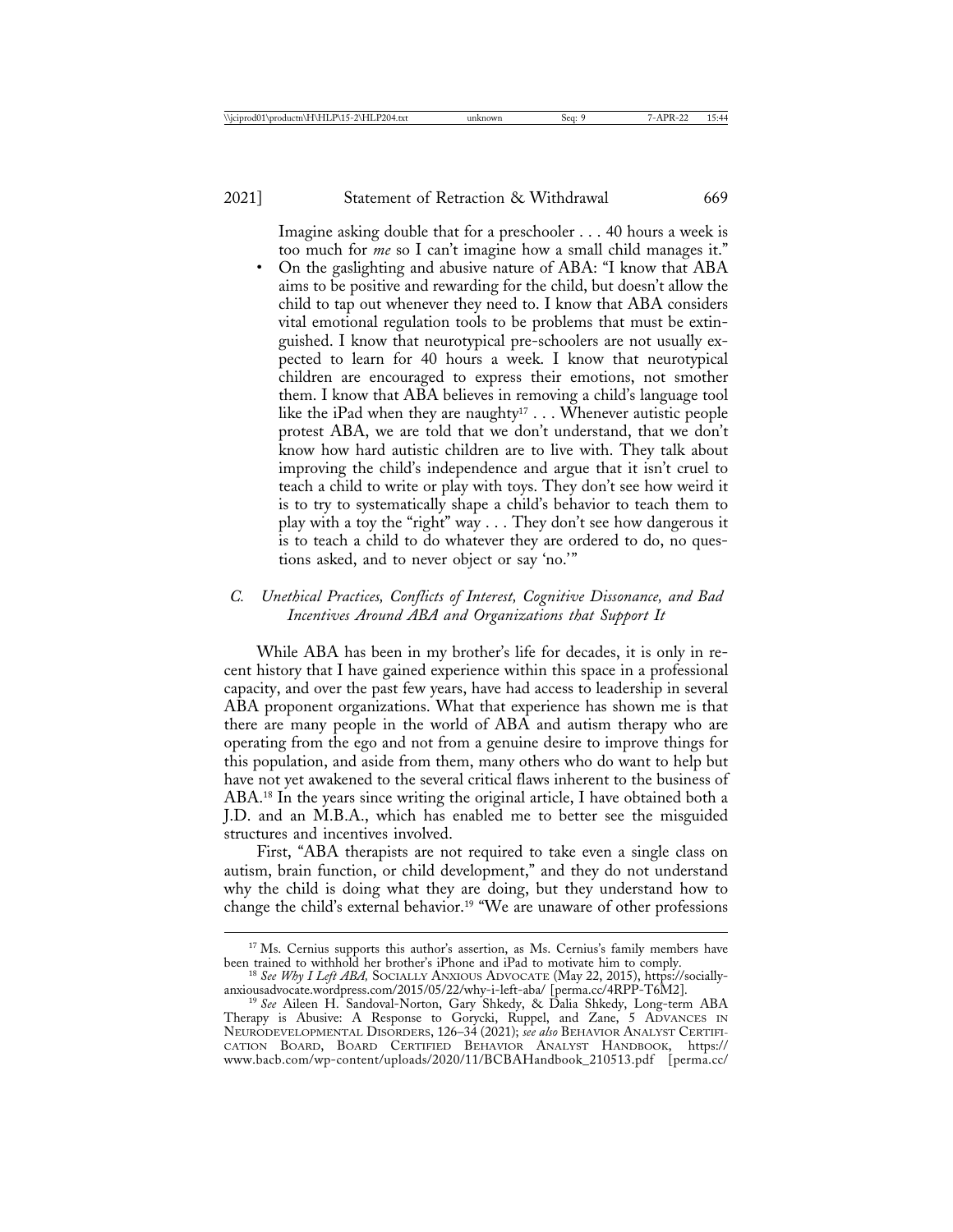or circumstances where it's considered ethical to not study anything about the manifestation or circumstances of a condition and then attempt to treat it."20 This has essentially transformed into a situation where ABA therapists "have no training, knowledge, or expertise on the behaviors they are treating within the context of the autistic brain,"<sup>21</sup> but at the same time, ABA therapists and associations present themselves to the government and to the public as scientific experts on treating autism. "Representing oneself as an expert in a subject area one has no knowledge of is usually considered fraud, at least once revealed. At its very core, it is the epitome of unethical action."22

Furthermore, under ABA's model, the dignity of the child is not taken into account. "The aspects of the child have been neglected likely because the people entrusted to help these children specifically have no training on how to study, understand, and treat this population, and so, they must wholly rely on the observations of parents instead of on a theoretically based, structurally sound model."23

Additionally, ABA is imposed with little scientific validation. "There have been limited, if any, scientifically validated studies on the use of ABA on nonverbal children with ASD. Still, this population is forced to engage in these same interventions, perhaps more often than the non-severe population, despite these studies occurring without them as a primary participant. Many of them have ABA imposed on them over nearly their entire lifetime, despite the dearth of any studies focused on determining the efficacy of ABA on the severe autism population specifically."24

Cognitive dissonance is the psychological stress experienced from holding two conflicting beliefs, values, or attitudes.25 "The inconsistency between what people believe and how they behave motivates people to engage in actions that will help minimize feelings of discomfort. People attempt to relieve this tension in different ways, such as by rejecting, explaining away, or avoiding new information."26 It is my belief and experience that much of the autism community is trapped in cognitive dissonance surrounding ABA and the notion of "treating" or "curing" autism. The pro-ABA community wants to help people with autism, but persists in the provision of ABA despite the plethora of accounts of autistic adults who received ABA as children describing the ways the therapy abused them; the pro-ABA community insists that ABA leads to increased independence for people with autism, despite the

www.verywellmind.com/what-is-cognitive-dissonance-2795012 [perma.cc/T3U9-5U43].

AWY9-NVWY]; *About Behavior Analysis*, BEHAVIOR ANALYST CERTIFICATION

<sup>&</sup>lt;sup>20</sup> See A. H. Sandoval-Norton, G. Shkedy & D. Shkedy, *supra* note 19.<br><sup>21</sup> See id.<br><sup>22</sup> See id.<br><sup>23</sup> See id.<br><sup>24</sup> See id. .<br><sup>25</sup> See Eddie Harmon-Jones and Judson Mills, *An Introduction to Cognitive Dissonance Theory and an Overview of Current Perspectives on the Theory*, *in* E. HARMON-JONES (ED.) COGNITIVE DISSONANCE, SECOND EDITION: REEXAMINING A PIVOTAL THEORY IN PSY-CHOLOGY (2019). <sup>26</sup> Kendra Cherry, *What is cognitive dissonance?* (July 2, 2020) VERY WELL MIND, https://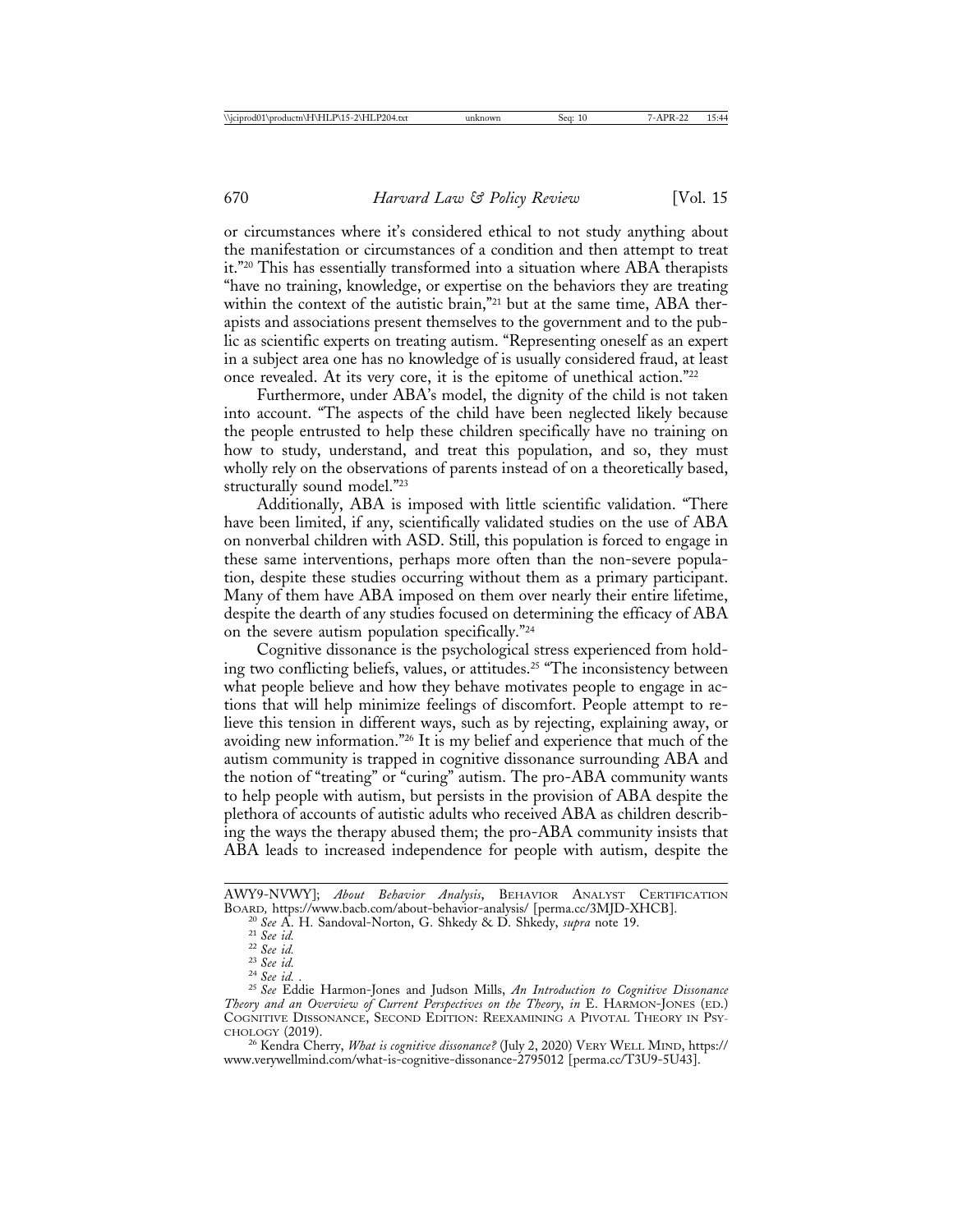fact that ABA cultivates a mindset of self-quieting and compliance<sup>27</sup>; ABA suppliers represent themselves as experts in autism despite the factual situation that training in autism, brain function, and child development is not required to become an ABA practitioner; the pro-ABA community denies that ABA is ableist despite the eugenicist views expressed by its founder, Ole Ivar Lovaas (discussed further in Section D); and the pro-ABA community recommends ABA for children with nonverbal or "severe" autism, blind to the fact that studies do not exist that validate ABA's efficacy for this group.

As it stands, the business of ABA is poised to reach a market value of \$2.45 billion by 2025.<sup>28</sup> The growth of the neurodiversity movement in autism is a direct result of the practice of ABA on the autism population—they are fighting back against a billion-dollar industry of pseudoscience professionals who are profiting off of institutional child abuse.

# *D. Ableist*29 *History, Eugenics, and Comparison to Conversion Therapy*

The history of ABA has been sanitized to appeal to caregivers. I know this because I reiterated much of it in my original paper. Ole Ivar Lovaas, who is widely considered the father of ABA, was an involved pioneer in conversion therapy and a supporter of eugenics, and the history and development of ABA largely parallels that of conversion therapy.<sup>30</sup>

# II. OTHER POINTS OF CORRECTION AND CLARITY

I would also like to correct a few additional assertions, associations, and terminology referenced and cited throughout the paper:

<sup>&</sup>lt;sup>27</sup> Mismatching incentivizations with hopeful outcomes is a well-known and studied psychological and behavioral principle, artfully documented in Steven Kerr, On the Folly of Rewarding A, While Hoping for B, 18 Academy of Management J. 769–82 (1975). <sup>28</sup> John LaRosa, \$2 Billion U.S. Autism Treatment Market Is Poised for Growth Next

Year, MARKETRESEARCH.COM (December 16, 2020), https://blog.marketresearch.com/2-bil-

<sup>&</sup>lt;sup>29</sup> Abelism is defined as discrimination or social prejudice against people with disabilities based on the belief that typical abilities are superior. It can manifest as an attitude, stereotype, or an outright offensive comment or behavior. *See* Rakshitha Arni Ravishankar, Why You Need to Stop Using These Words and Phrases, HARVARD BUSINESS REVIEW (Dec. 15, 2020), https://hbr.org/2020/12/why-you-need-to-stop-using-these-words-and-phrases [perma.cc/BK4B-29DL]. <sup>30</sup> *See* Margaret F. Gibson & Patty Douglas, *Disturbing Behaviours: Ole Ivar Lovaas and*

*the Queer History of Autism Science,* 4(2) CATALYST: FEMINISM, THEORY, TECHNOSCIENCE 1 (2018); Alex Kronstein, *Treating autism as the problem: The connection between Gay Conversion Therapy and ABA*, THE NOVA SCOTIA ADVOCATE (July 11, 2018), https://nsadvocate.org/ 2018/07/11/treating-autism-as-a-problem-the-connection-between-gay-conversion-therapyand-aba/ [perma.cc/GAS8-7KJT]; Jake Pyne, *"Building a Person": Legal and Clinical Personhood for Autistic and Trans Children in Ontario*, 35 CAN. J.L. & SOC. 341 (2020); Victoria Costello, *NeuroTribes, Steve Silberman on haunting history and new hope for autistic people*, PLOS BLOGS: YOUR SAY (Nov. 2, 2015), https://yoursay.plos.org/2015/11/02/neurotribessteve-silberman-on-a-haunting-history-and-new-hope-for-autistic-people/ [perma.cc/ G9YM-QPV4].